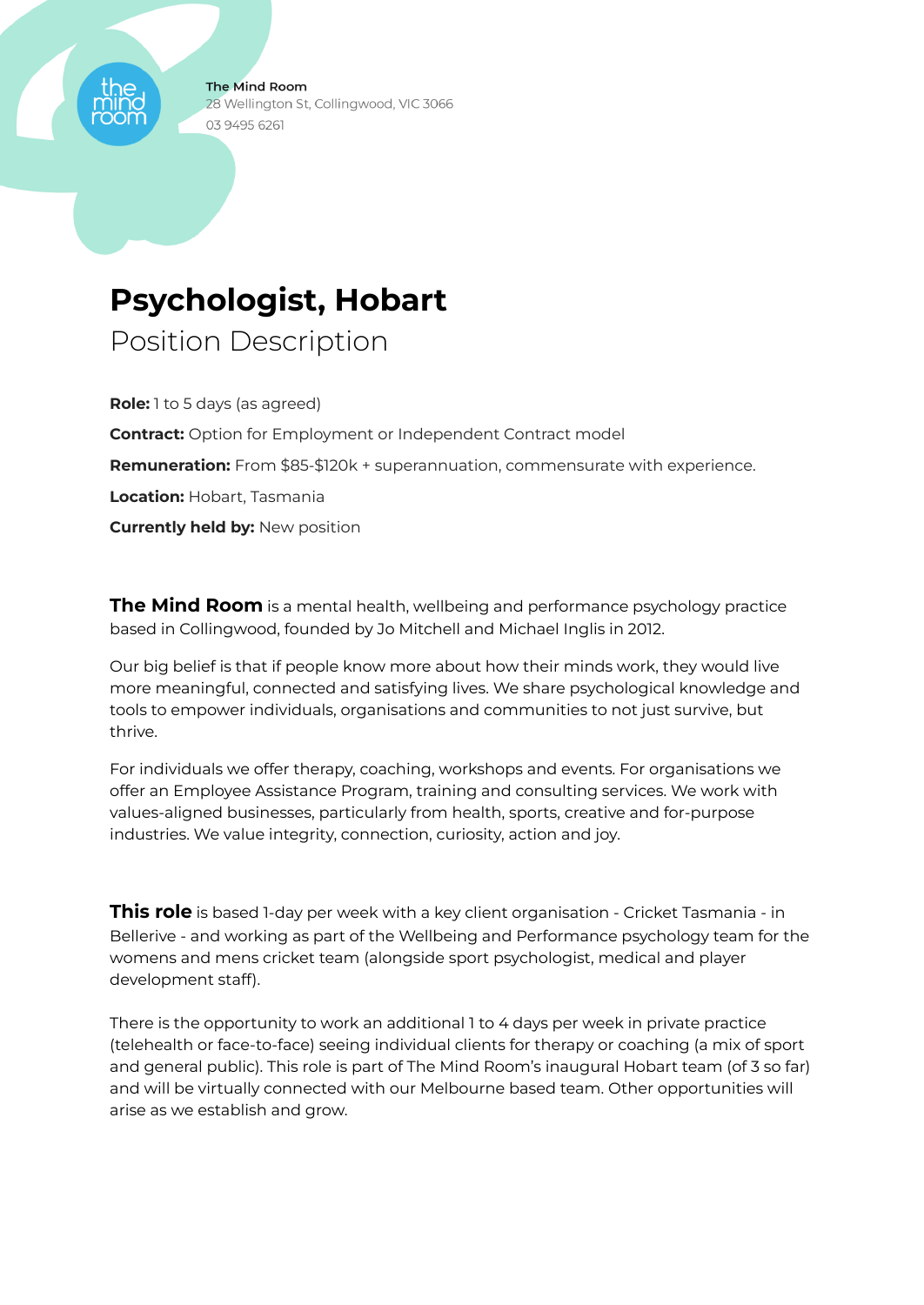## **Key Responsibilities**

Responsible for (but not limited to):

### **Supporting our client - Cricket Tasmania - to build an integrated health, wellbeing and performance psychology service for the women's and men's cricket teams.**

- Primary responsibility for the mental health and wellbeing program and services.
- Secondary support for the performance psychology program (currently led by a Sport psychologist).
- Embedded at Cricket Tasmania to support implementation of their mental health and wellbeing agenda.
- Monitoring and acting on Player mental health screening.
- Player consultations, triage and treatment support as required
- Mental health and wellbeing education.
- Collaboration with Cricket Tasmania Player Development Managers, Medical and Allied health staff, Coaches and Support staff.

#### **Learning, Growing and contributing:**

- Meeting registration requirements (e.g accessing regular external supervision and ongoing engagement in professional development activities)
- Participating in our in-house Peer Supervision sessions (attending or facilitating)
- Utilizing The Mind Room's Professional Development budget allocation to enhance learning, development and credentials.
- Proactively creating, developing and maintaining internal relationships
- Demonstrating The Mind Room values.

# **If you choose to work more than 1-day per week, duties can extend to include:**

#### **Individual client services:**

- Assessing, treating and referring clients experiencing psychological disorders as well as wellbeing and coaching/performance work, as training/experience allows
- Undertaking the agreed average number of client sessions per week
- Client Administration and Caseload management
- With support from FOH team, ensure daily client administration is done accurately and in a timely manner
- Caseload management via regular communication with referring GPs and other health care professionals, monitoring client retention, discharging/archiving clients as appropriate, and notifying TMR's intake team of availability for new client bookings.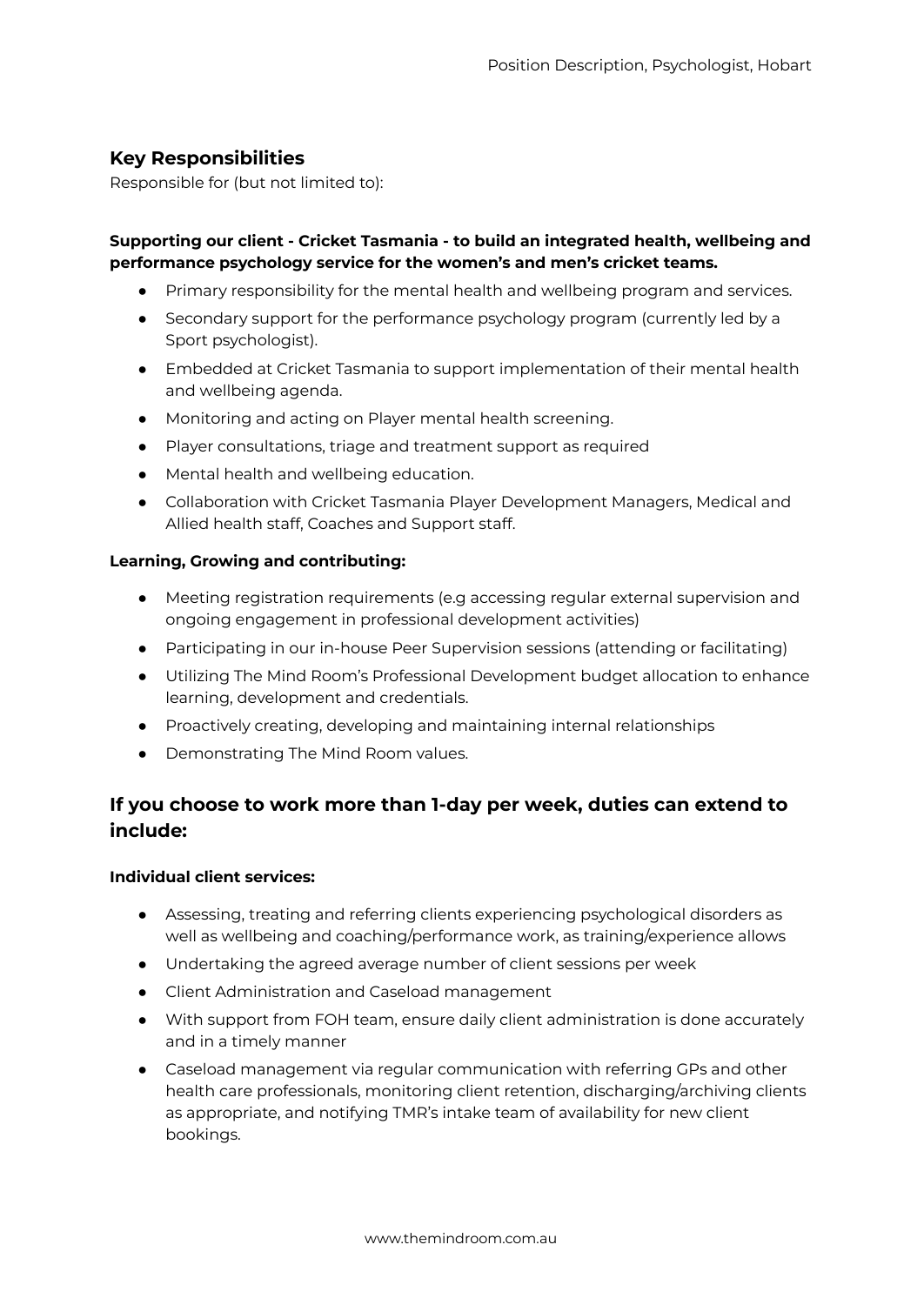#### **Facilitation and Training Delivery:**

- Facilitate workshops and programs for community, business or sporting groups as agreed from time to time.
- Learn modular workshop content (topics as agreed) and undertake assessment of content, style and tone.
- Work with our Business Producer to understand audience needs (including a pre-briefing call with the clients key contact)
- Facilitate/deliver custom programs for sporting or business groups as agreed from time to time.
- Partake in internal planning to understand project needs and determine role and responsibilities
	- Maintain relationships with external clients (as required)
	- Deliver services to client as per services agreement
	- Complete reporting (as required)

#### **Content Development:**

● Develop, contribute to and review content for our audiences consistent with our tone and branding guidelines as agreed. For example, our website blog, social media content, media interviews, training materials etc.

## **Key Internal Relationships**

Reports to:

● Clinical Manager, The Mind Room

Works with:

- Sport Psychologist (on site at Cricket Tasmania)
- Cricket Tasmania Wellbeing & Performance Team
- The Mind Room Front of House and Intake team (for individual client work)
- Director, Wellbeing (Clinical Psychologist, on site in Hobart)
- Director, Performance (Sport Psychologist)

## **Required Skills and Attributes**

- **Psychological skills:** A competent and capable psychologist who can triage, treat and refer for mental health issues.
- **Interpersonal skills:** Demonstrates excellent interpersonal skills. Is able to build and manage professional relationships, balancing professional competence with a warm and engaging manner.
- **Team Player:** Desire to work as part of a team, and is also able to work autonomously. An understanding of how to effectively manage team relationships, respect the role of all team members, and help make all our lives a little easier and more joyful.